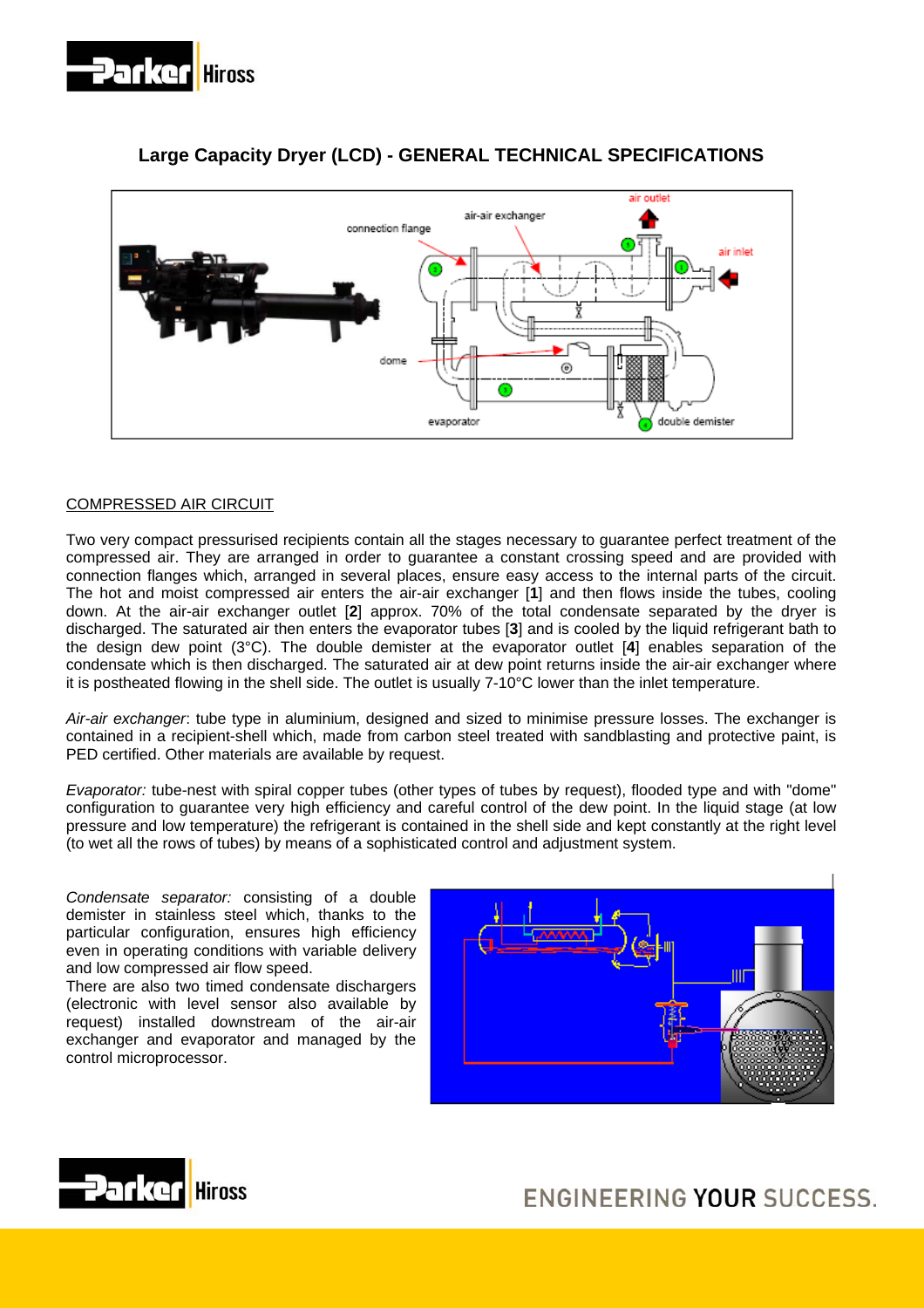

## REFRIGERANT CIRCUIT

*Refrigerant compressor:* semihermetic piston type, able to ensure reduced energy consumption, maximum reliability and easy use. In the presence of low loads the refrigerant compressor can work in part-loading mode (the capacity steps vary according to LCD model), delivering a lower refrigerating capacity and ensuring a considerable reduction in absorbed power. Step modulation occurs by excluding from the compression stage one or more heads equipped with solenoid capacity valves.



The economizer exchanger, contained inside the liquid recipient, enables vaporisation of the liquid refrigerant which, coming from the evaporator dome together with the oil, exchanges heat with the liquid refrigerant coming from the condenser: all this optimises the thermodynamic cycle, ensuring the right compressor infeed overheating and the right condenser outfeed sub-cooling.



*Capacity control:* thanks to the hot gas injection system, in the lack of thermal load and with reduced air loads, the excess refrigerating capacity is dissipated by injecting the hot refrigerant compressor discharge gas in the liquid bath of the evaporator. The hot gas valve is servo controlled and enables very careful adjustments, guaranteeing a constant dew point in all operating conditions.

*Condenser:* very high efficiency tube type, water cooled, with low pressure losses and maintenance, equipped with pressure regulating valve for automatic control of condensation pressure. Various materials are available according to the type of application.

#### MANAGEMENT AND CONTROL SYSTEM

The LCD units are controlled and managed by a sophisticated microprocessor (supplied standard) able to provide much information, on the special display, in addition to the dew point and the alarms. All the functions are completely programmable, for customised management of the dryer.

frequency simplify the scheduling and checking of An hour meter connected to the compressor and a programmable function for monitoring technical intervention maintenance operations.

report stores the sensor readings in case of alarm activation, A status report stores the last 8 events, whereas a secondary allowing quick diagnosis in case of malfunction.

Capacity Dryer

The complete series of alarms can be programmed by the user; text messages in clear are supplied if an alarm is activated.

Voltage-free alarm contacts are also provided for signalling machine status and general alarm conditions. The microprocessor's backlit digital display can be installed up to a distance of 60 m from the dryer.

RS485 interface in the I/O card and utilise a Gateway device for communicating in MODBUS protocol. The RS485 interface and the Gateway are optionals by request. To enable interfacing between the dryer and a BMS (Building Management System) it is possible to install an

## <u>OPERATING LIMITS</u>

The standard LCD configurations enable a max. working pressure of 10 barg and an inlet air temperature up to 50°C.



ENGINEERING YOUR SUCCESS.